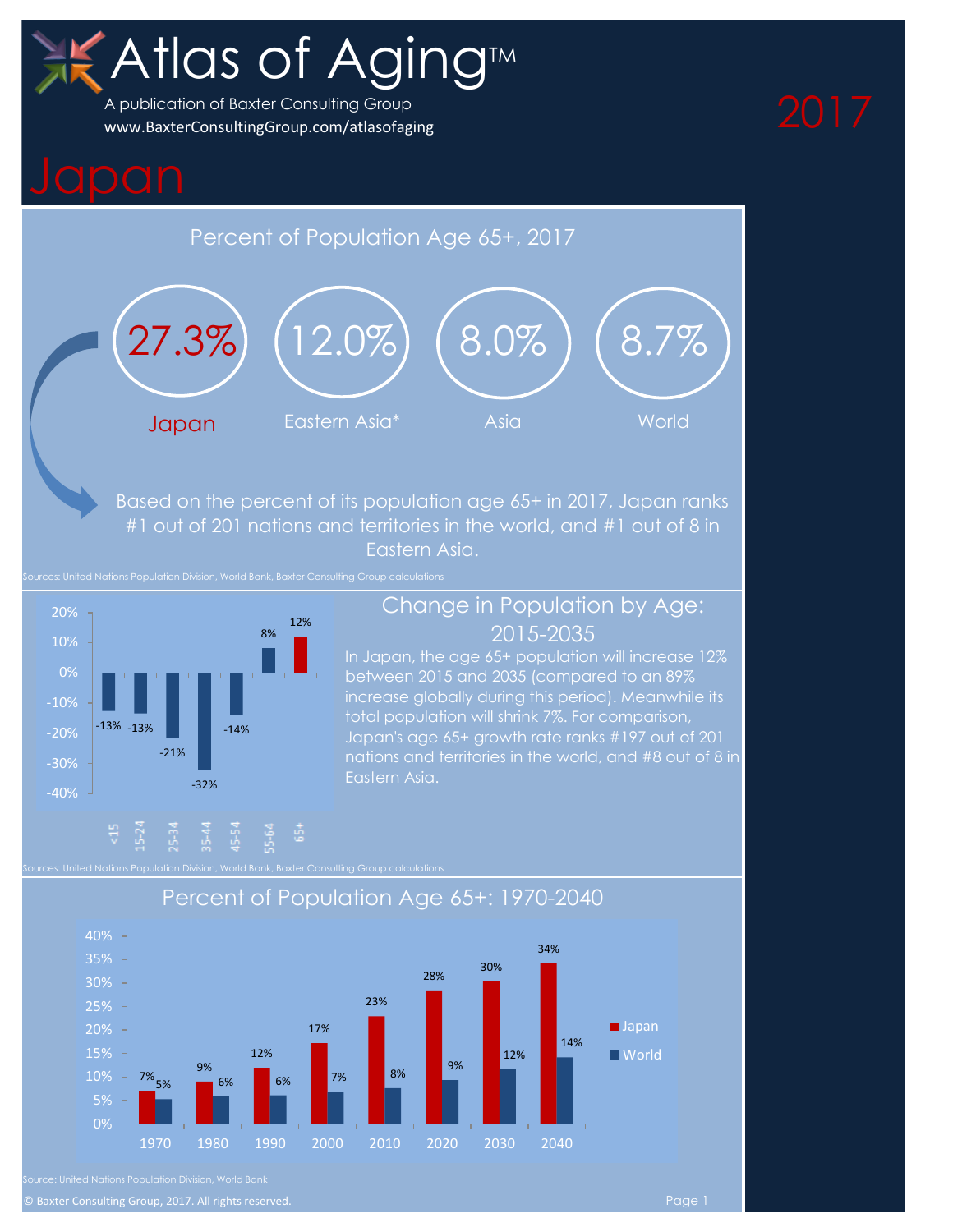### "Old Age" Dependency Ratio



An "old age" dependency ratio is the number of people age 65per 100 "working age" people age 20-64. It is therefore intended pensions and support for retirees.

### What is a dependency ratio? **How does Japan compare?**

The old age dependency ratio in Japan is 47.0. This means there are 47.0 people age 65+ per 100 people age 20-64. Based on this ratio, Japan ranks #1 out of populations to support retirees.



Median Age: 1970-2040

In 2015, the median age in Japan was 46.5. The country ranks #1 out of 201 nations and territories in the world, and #1

Sources: United Nations Population Division, World Bank, Baxter Consulting Group calculations

### At Birth At Age 65 Life Expectancy (Age)



Total life expectancy at birth among all men and women born in Japan is projected to average 84.1 from 2015-2020, ranking #2 out of 201 nations and territories in the world, and #2 out of 8 in Eastern Asia.